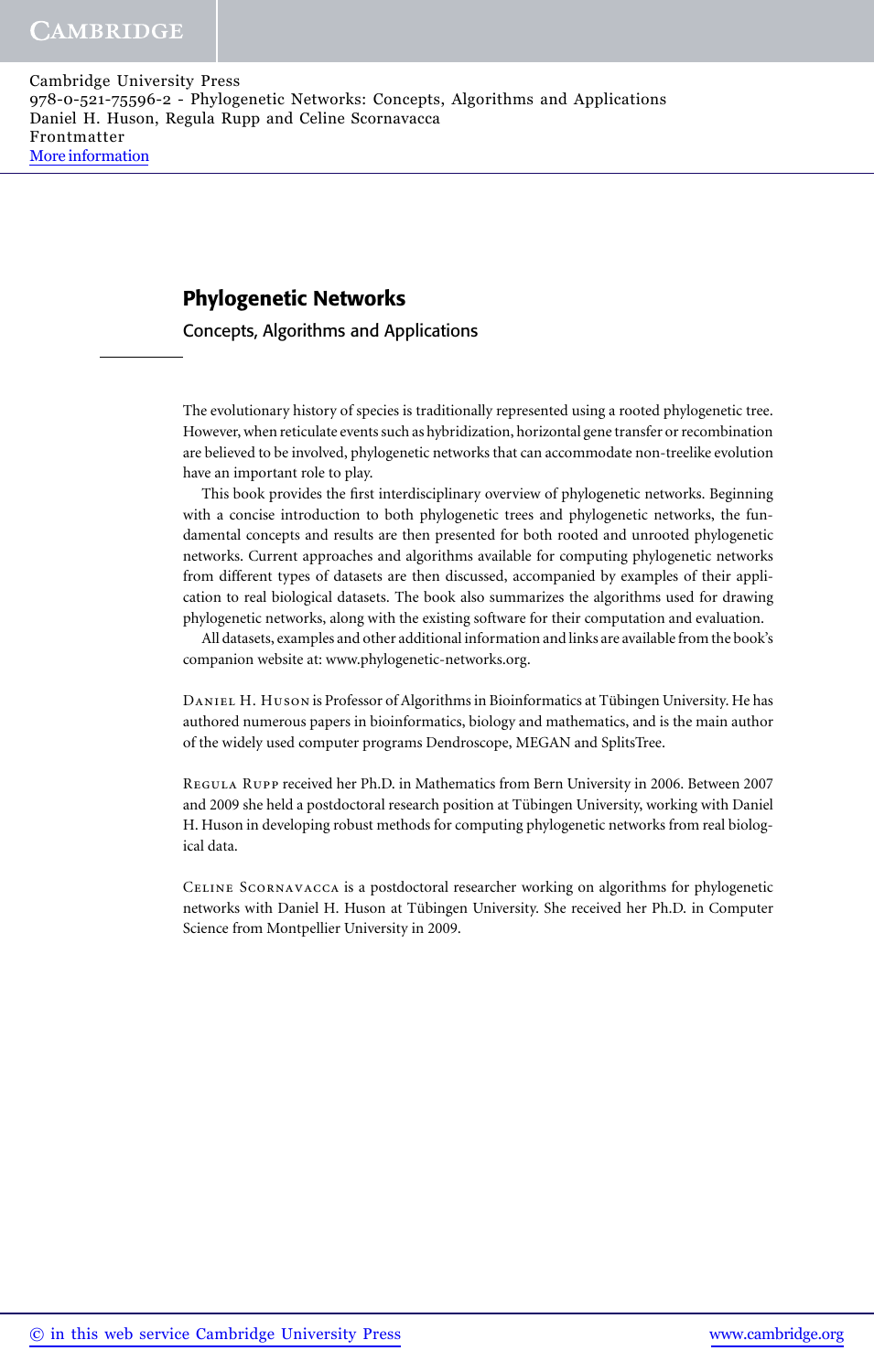# Phylogenetic Networks

Concepts, Algorithms and Applications

Daniel H. Huson Eberhard-Karls-Universität Tübingen, Germany

Regula Rupp Eberhard-Karls-Universität Tübingen, Germany

Celine Scornavacca Eberhard-Karls-Universität Tübingen, Germany

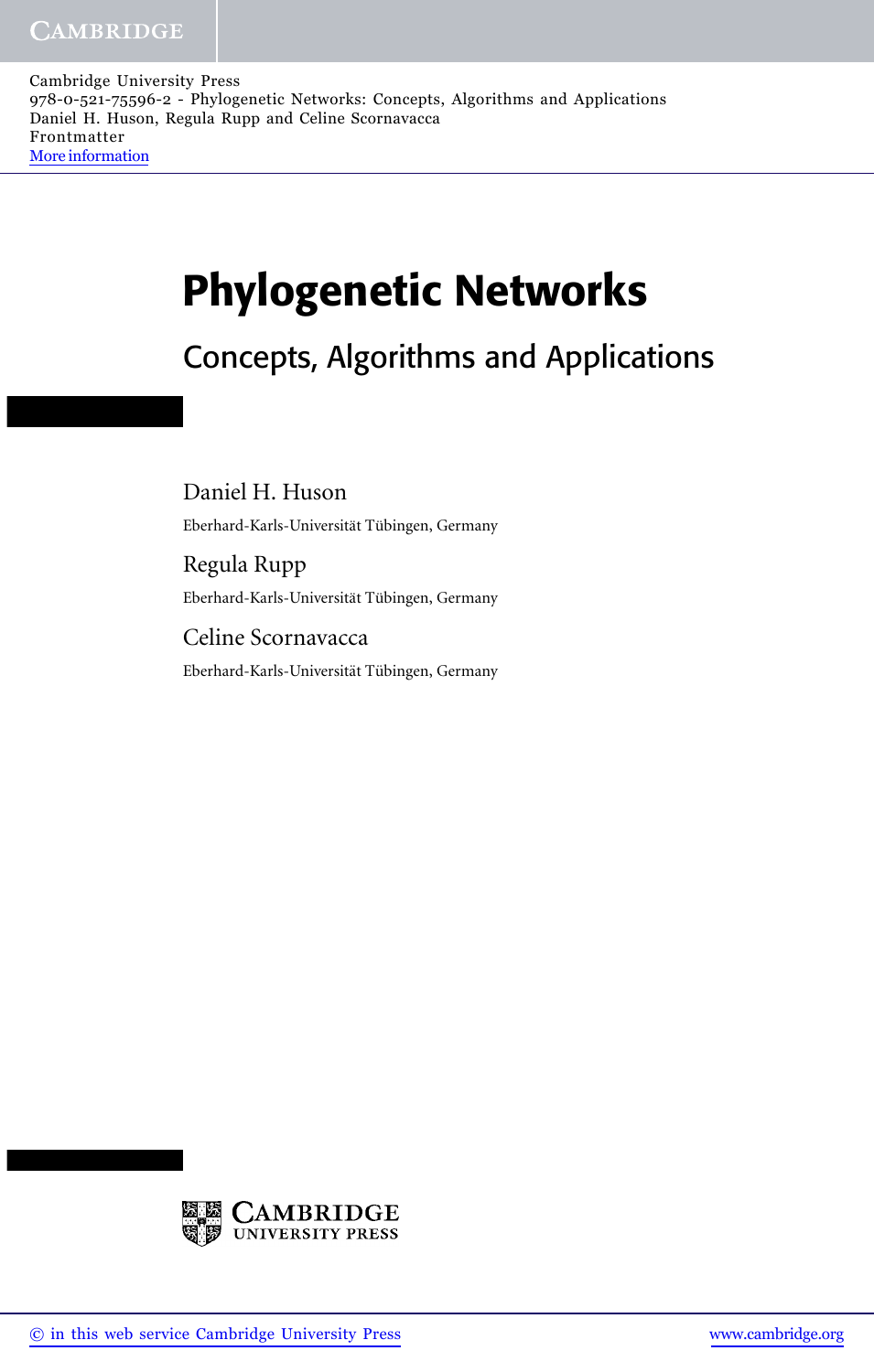cambridge university press Cambridge, New York, Melbourne, Madrid, Cape Town, Singapore, São Paulo, Delhi, Dubai, Tokyo, Mexico City

Cambridge University Press The Edinburgh Building, Cambridge CB2 8RU, UK

Published in the United States of America by Cambridge University Press, New York

www.cambridge.org Information on this title: www.cambridge.org/9780521755962

<sup>C</sup> D. H. Huson, R. Rupp and C. Scornavacca 2010

This publication is in copyright. Subject to statutory exception and to the provisions of relevant collective licensing agreements, no reproduction of any part may take place without the written permission of Cambridge University Press.

First published 2010

Printed in the United Kingdom at the University Press, Cambridge

*A catalog record for this publication is available from the British Library*

*Library of Congress Cataloging in Publication data* Huson, Daniel H. Phylogenetic networks : concepts, algorithms and applications / Daniel H. Huson, Regula Rupp, Celine Scornavacca. p. cm. Includes bibliographical references and index. ISBN 978-0-521-75596-2 (hardback) 1. Cladistic analysis – Data processing. 2. Cladistic analysis – Mathematics. 3. Phylogeny. I. Rupp, Regula. II. Scornavacca, Celine. III. Title. QH83.H87 2011  $578.01'$ 2010037669

ISBN 978-0-521-75596-2 Hardback

Cambridge University Press has no responsibility for the persistence or accuracy of URLs for external or third-party internet websites referred to in this publication, and does not guarantee that any content on such websites is, or will remain, accurate or appropriate.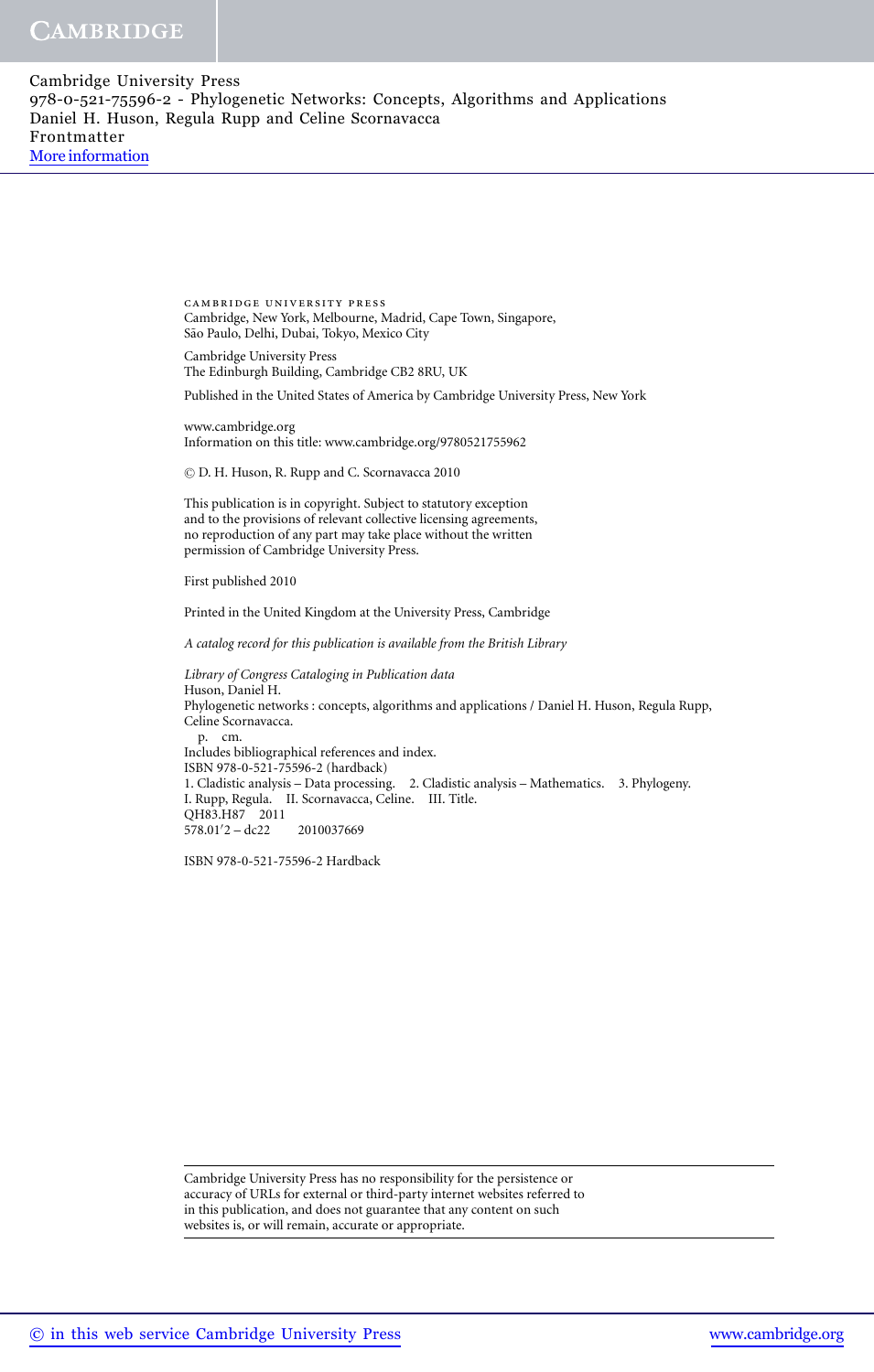# **Contents**

|   |        | Preface       |                                              | page ix        |
|---|--------|---------------|----------------------------------------------|----------------|
|   | Part I | Introduction  |                                              | 1              |
| 1 |        | <b>Basics</b> |                                              | 3              |
|   |        | 1.1           | Overview                                     | 3              |
|   |        | 1.2           | Undirected and directed graphs               | $\mathfrak{Z}$ |
|   |        | 1.3           | <b>Trees</b>                                 | $\overline{7}$ |
|   |        | 1.4           | Rooted DAGs                                  | $\,8\,$        |
|   |        |               | 1.5 Traversals of trees and DAGs             | 9              |
|   |        | 1.6           | Taxa, clusters, clades and splits            | 11             |
| 2 |        |               | <b>Sequence alignment</b>                    | 13             |
|   |        | 2.1           | Overview                                     | 13             |
|   |        | 2.2           | Pairwise sequence alignment                  | 13             |
|   |        | 2.3           | Multiple sequence alignment                  | 20             |
| 3 |        |               | <b>Phylogenetic trees</b>                    | 23             |
|   |        | 3.1           | Overview                                     | 23             |
|   |        | 3.2           | Phylogenetic trees                           | 24             |
|   |        | 3.3           | The number of phylogenetic trees             | 27             |
|   |        | 3.4           | Models of DNA evolution                      | 29             |
|   |        | 3.5           | The phylogenetic tree reconstruction problem | 32             |
|   |        | 3.6           | Sequence-based methods                       | 33             |
|   |        |               | 3.7 Maximum parsimony                        | 33             |
|   |        | 3.8           | Branch-swapping methods                      | 37             |
|   |        | 3.9           | Maximum likelihood estimation                | 40             |
|   |        |               | 3.10 Bootstrap analysis                      | 43             |

v

 $\overline{\phantom{0}}$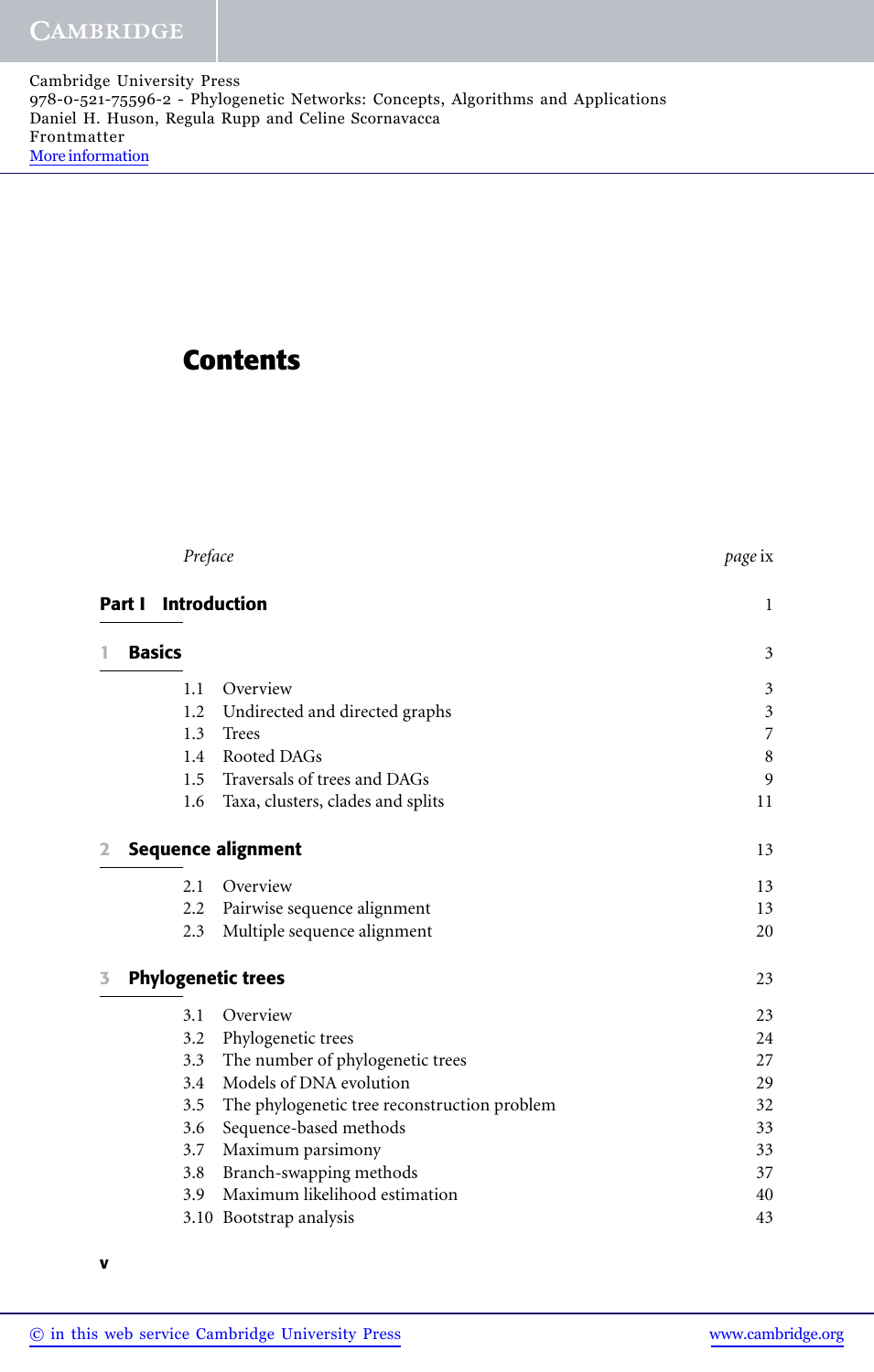### vi Contents

| 3.12 Distance-based methods<br>3.13 UPGMA<br>3.14 Neighbor-joining<br>3.15 Balanced minimum evolution | 50  |
|-------------------------------------------------------------------------------------------------------|-----|
|                                                                                                       |     |
|                                                                                                       | 52  |
|                                                                                                       | 54  |
|                                                                                                       | 56  |
| 3.16 Comparing trees                                                                                  | 60  |
| 3.17 Consensus trees                                                                                  | 63  |
| 3.18 The Newick format                                                                                | 66  |
| Introduction to phylogenetic networks<br>4                                                            | 68  |
| 4.1<br>Overview                                                                                       | 69  |
| 4.2 What is a phylogenetic network?                                                                   | 69  |
| 4.3 Unrooted phylogenetic networks                                                                    | 71  |
| 4.4 Rooted phylogenetic networks                                                                      | 76  |
| 4.5 The extended Newick format                                                                        | 81  |
| 4.6<br>Which types of networks are currently used in practice?                                        | 83  |
| <b>Theory</b><br>Part II                                                                              | 85  |
| Splits and unrooted phylogenetic networks<br>5                                                        | 87  |
| Overview<br>5.1                                                                                       | 87  |
| 5.2 Splits                                                                                            | 88  |
|                                                                                                       |     |
| 5.3<br>Compatibility and incompatibility                                                              | 90  |
| Splits and clusters<br>5.4                                                                            | 91  |
| 5.5 Split networks                                                                                    | 93  |
| 5.6 The canonical split network                                                                       | 97  |
| 5.7 Circular splits and planar split networks                                                         | 102 |
| 5.8 Weak compatibility                                                                                | 105 |
| The split decomposition<br>5.9                                                                        | 107 |
| 5.10 Representing trees in a split network                                                            | 121 |
| 5.11 Comparing split networks                                                                         | 122 |
| 5.12 T-theory                                                                                         | 122 |
| <b>Clusters and rooted phylogenetic networks</b><br>6                                                 | 127 |
| 6.1<br>Overview                                                                                       | 127 |
| 6.2<br>Clusters, compatibility and incompatibility                                                    | 128 |
| 6.3<br>Hasse diagrams                                                                                 | 132 |
| Cluster networks<br>6.4                                                                               | 133 |
| Rooted phylogenetic networks<br>6.5<br>6.6<br>The lowest stable ancestor                              | 138 |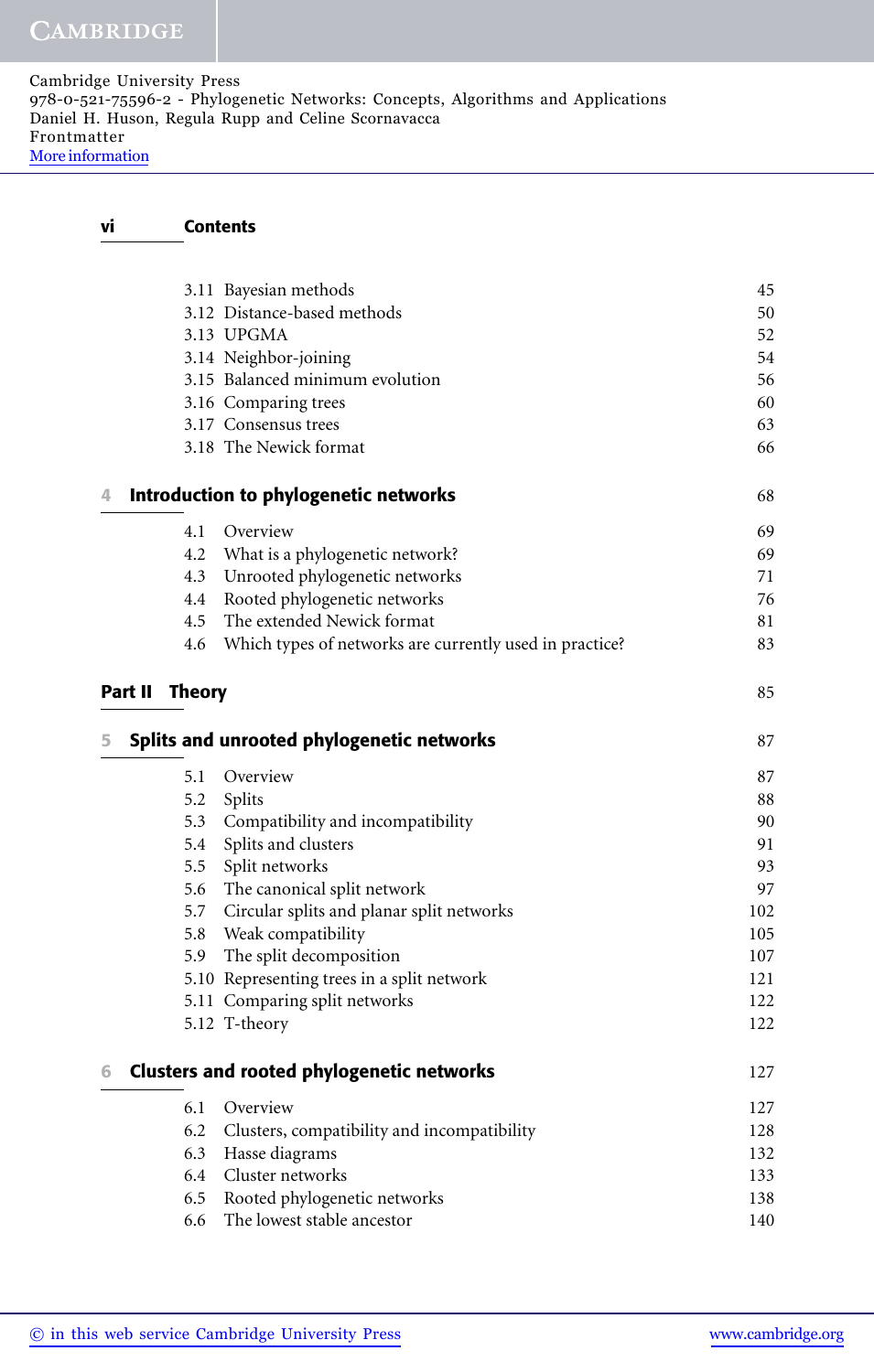#### vii Contents

|          | 6.7 | Representing trees in rooted networks           | 144 |
|----------|-----|-------------------------------------------------|-----|
|          | 6.8 | Hardwired and softwired clusters                | 146 |
|          | 6.9 | Minimum rooted phylogenetic networks            | 149 |
|          |     | 6.10 Decomposability                            | 150 |
|          |     | 6.11 Topological constraints on rooted networks | 156 |
|          |     | 6.12 Cluster containment in rooted networks     | 168 |
|          |     | 6.13 Tree containment                           | 171 |
|          |     | 6.14 Comparing rooted networks                  | 171 |
| Part III |     | <b>Algorithms and applications</b>              | 185 |
| 7        |     | <b>Phylogenetic networks from splits</b>        | 187 |
|          | 7.1 | The convex hull algorithm                       | 187 |
|          | 7.2 | The circular network algorithm                  | 190 |
| 8        |     | <b>Phylogenetic networks from clusters</b>      | 193 |
|          | 8.1 | Cluster networks                                | 193 |
|          | 8.2 | Divide-and-conquer using decomposition          | 194 |
|          | 8.3 | Galled trees                                    | 198 |
|          | 8.4 | Galled networks                                 | 201 |
|          | 8.5 | Level-k networks                                | 210 |
| 9        |     | <b>Phylogenetic networks from sequences</b>     | 216 |
|          | 9.1 | Condensed alignments                            | 216 |
|          | 9.2 | Binary sequences and splits                     | 216 |
|          | 9.3 | Parsimony splits                                | 218 |
|          | 9.4 | Median networks                                 | 219 |
|          | 9.5 | Quasi-median networks                           | 223 |
|          | 9.6 | Median-joining                                  | 227 |
|          | 9.7 | Pruned quasi-median networks                    | 232 |
|          | 9.8 | Recombination networks                          | 233 |
|          | 9.9 | Galled trees                                    | 240 |
| 10       |     | <b>Phylogenetic networks from distances</b>     | 250 |
|          |     | 10.1 Distances and splits                       | 250 |
|          |     | 10.2 Minimum spanning networks                  | 251 |
|          |     | 10.3 Split decomposition                        | 251 |
|          |     | 10.4 Neighbor-net                               | 254 |
|          |     | 10.5 T-Rex                                      | 261 |
|          |     |                                                 |     |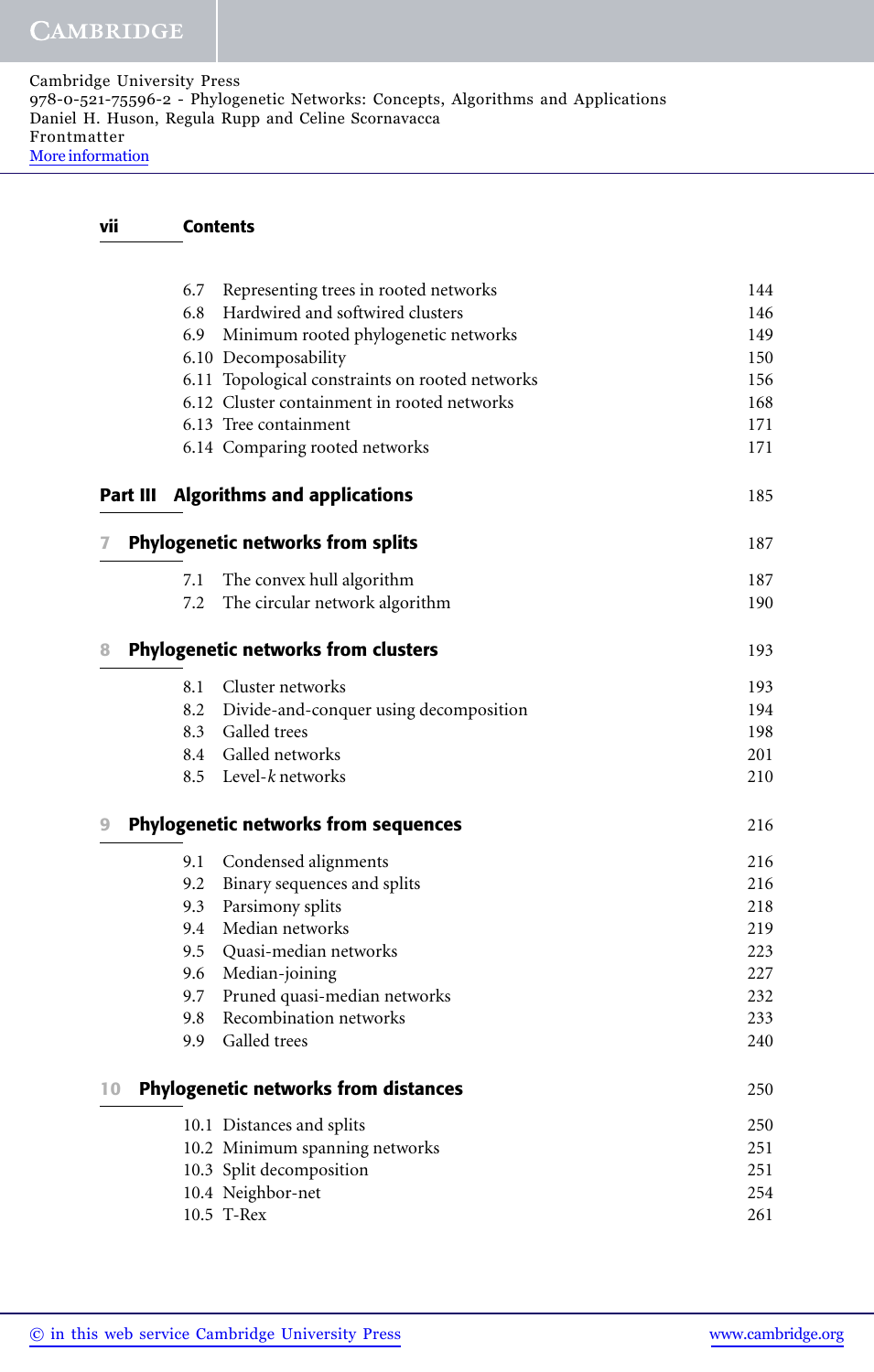#### viii Contents

| 11 | <b>Phylogenetic networks from trees</b>                          | 265 |
|----|------------------------------------------------------------------|-----|
|    | 11.1 Consensus split networks                                    | 265 |
|    | 11.2 Consensus super split networks for unrooted trees           | 268 |
|    | 11.3 Distortion-filtered super split networks for unrooted trees | 273 |
|    | 11.4 Consensus cluster networks for rooted trees                 | 274 |
|    | 11.5 Minimum hybridization networks                              | 275 |
|    | 11.6 Minimum hybridization networks and galled trees             | 285 |
|    | 11.7 Networks from multi-labeled trees                           | 287 |
|    | 11.8 DLT reconciliation of gene and species trees                | 289 |
| 12 | Phylogenetic networks from triples or quartets                   | 300 |
|    | 12.1 Trees from rooted triples                                   | 300 |
|    | 12.2 Level-k networks from rooted triples                        | 302 |
|    | 12.3 The quartet-net method                                      | 308 |
| 13 | <b>Drawing phylogenetic networks</b>                             | 312 |
|    | 13.1 Overview                                                    | 312 |
|    | 13.2 Cladograms for rooted phylogenetic trees                    | 312 |
|    | 13.3 Cladograms for rooted phylogenetic networks                 | 316 |
|    | 13.4 Phylograms for rooted phylogenetic trees                    | 323 |
|    | 13.5 Phylograms for rooted phylogenetic networks                 | 324 |
|    | 13.6 Drawing rooted phylogenetic networks with transfer edges    | 327 |
|    | 13.7 Radial diagrams for unrooted trees                          | 328 |
|    | 13.8 Radial diagrams for split networks                          | 329 |
| 14 | <b>Software</b>                                                  | 332 |
|    | 14.1 SplitsTree                                                  | 332 |
|    | 14.2 Network                                                     | 333 |
|    | 14.3 TCS                                                         | 334 |
|    | 14.4 Dendroscope                                                 | 334 |
|    | 14.5 Other programs                                              | 335 |
|    | Glossary                                                         | 338 |
|    | References                                                       | 343 |
|    | Index                                                            | 358 |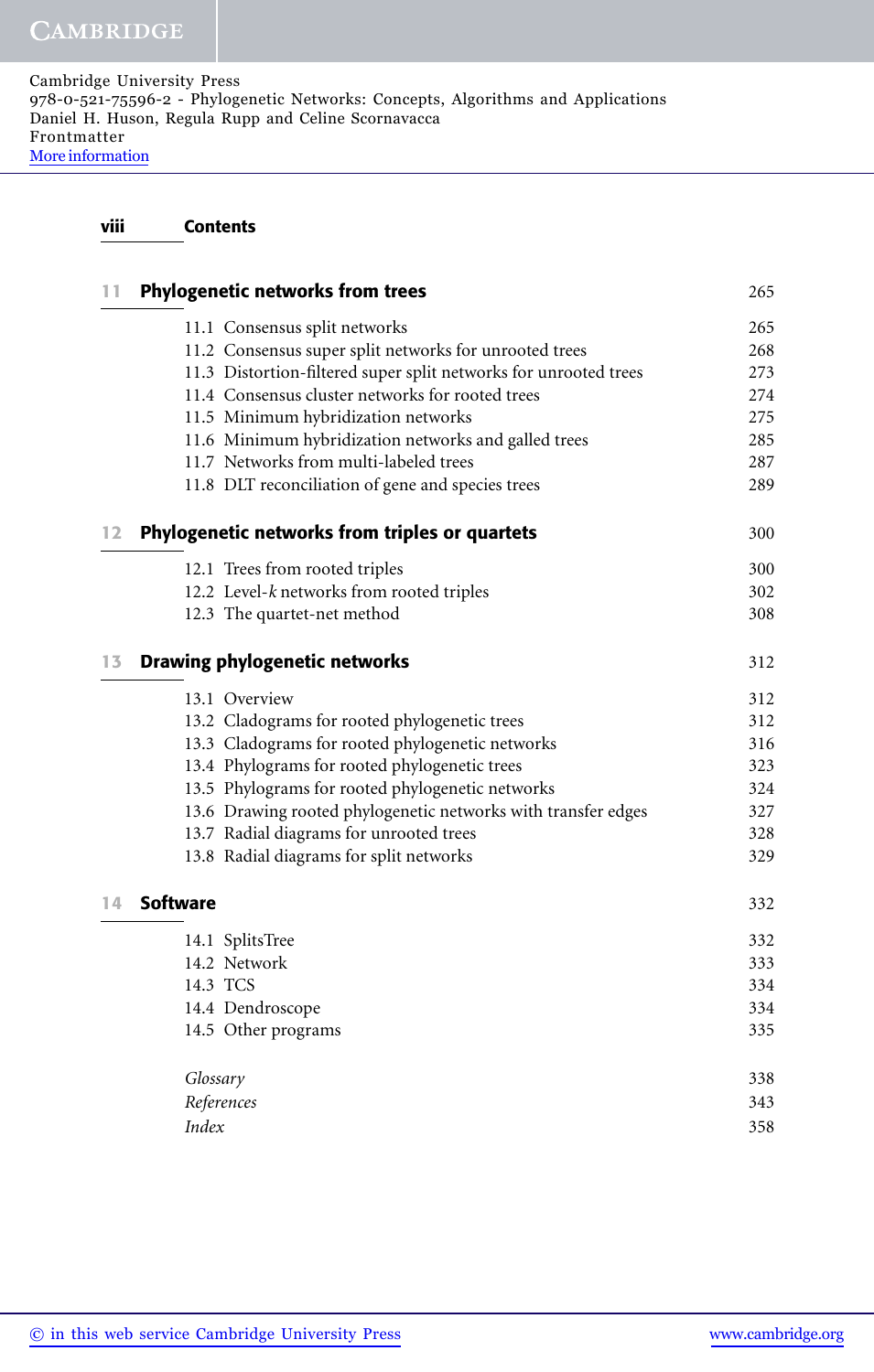# **Preface**

The evolutionary history of a set of species is usually described by a rooted phylogenetic tree. The concept of a rooted tree is very simple and has proved to be extremely useful in many application domains. However, *the truth is rarely pure and never simple.*<sup>1</sup>

By definition, phylogenetic trees are well suited to represent evolutionary histories in which the main events are speciations (at the internal nodes of the tree) and descent with modification (along the edges of the tree). But such trees are less suited to model mechanisms of *reticulate evolution* [219], such as horizontal gene transfer, hybridization, recombination or reassortment. Moreover, mechanisms such as incomplete lineage sorting, or complicated patterns of gene duplication and loss, can lead to incompatibilities that cannot be represented on a tree. Although the analysis of individual genes or short stretches of genomic sequence often gives strong support to a phylogenetic tree, different genes or sequence segments usually support different trees.

While it is generally undisputed that bifurcating speciation events and descent with modifications are major forces of evolution, there is also a growing belief that reticulate events play an important role in the shaping of evolutionary histories, too [55, 61, 111, 173].

Horizontal gene transfer (HGT), the direct transfer of genes from one organism to another, is known to occur very frequently in the prokaryotic world, the main mechanisms being transformation, conjugation and transduction [13, 28, 189, 231]. Because of horizontal gene transfer, even between quite distantly related species, phylogenetic trees on the same taxa based on different genes may be very incongruent and the questions arise of how to define the concept of a species tree for a set of prokaryotic taxa, and then how to infer it? One answer may be to represent the evolutionary history of a set of prokaryotes by an appropriate rooted phylogenetic *network* that encompasses the different gene histories [54, 153, 157].

<sup>1</sup> Oscar Wilde, The Importance of Being Earnest, 1895.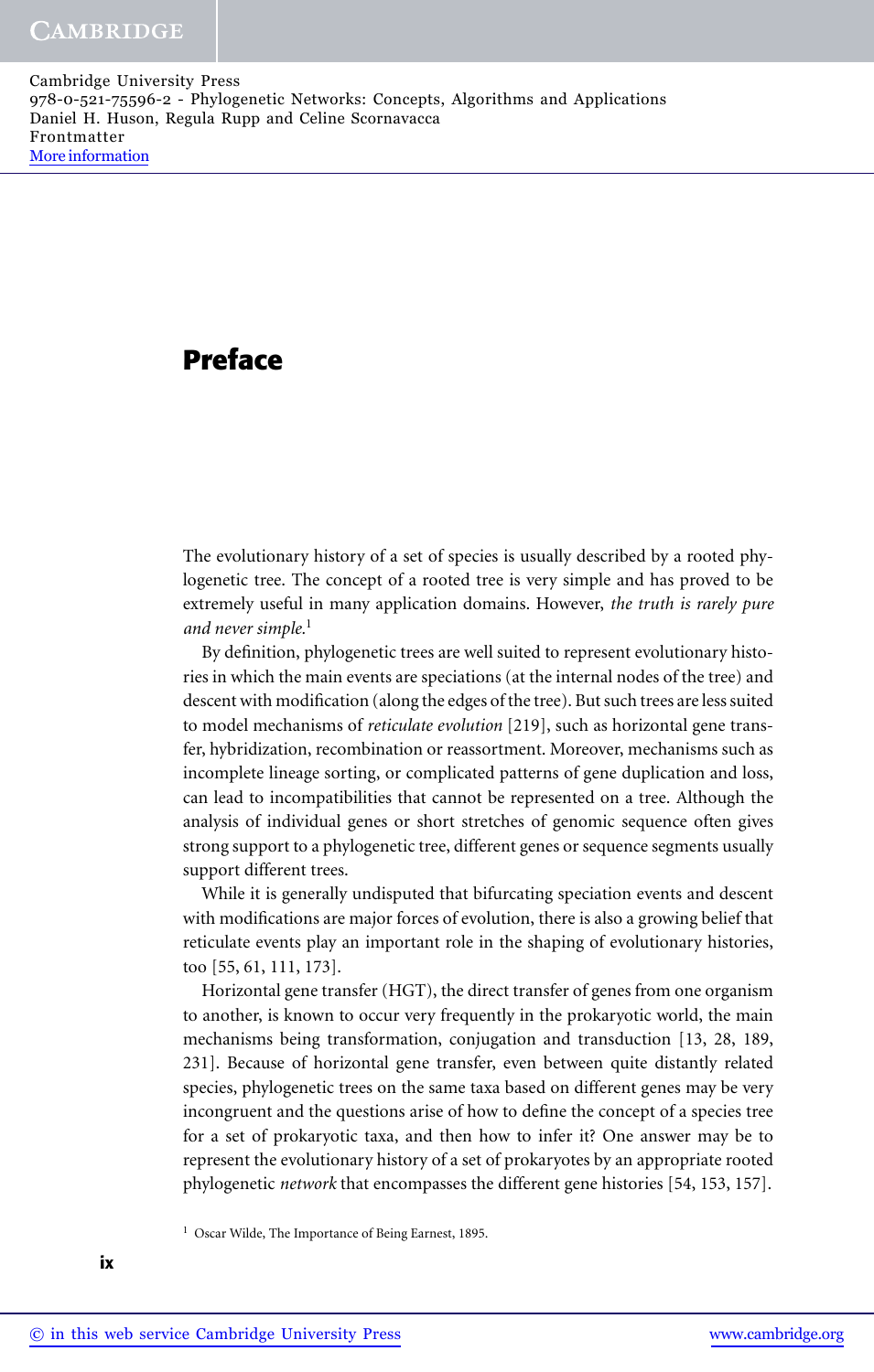#### x Preface

In a more general setting, horizontal gene transfers are considered together with gene duplication and loss events [56, 197]. Here the goal is to reconcile incongruent gene trees with a given species tree under a model of *duplication, loss and transfer* (DLT) [100].

Speciation by hybridization is a widespread phenomenon in plants [201, 202], but also occurs in some other types of organisms [153, 165]. In allopolyploidization, two individuals from distinct species hybridize and merge their sets of chromosomes. In rare cases this produces a new fertile species that is reproductively isolated from the parent species. In diploid hybridization, two parents from different species each supply a gamete and produce a diploid hybrid. In very rare cases the hybrid may become reproductively isolated from the parents and then evolve as a distinct species. Phylogenies involving hybrid species are more informative when they explicitly include postulated hybridization events.

Recombination and gene conversion produce new combinations of genetic material through pairing and shuffling of very similar DNA sequences [190]. It is usually considered a mechanism that belongs within the realm of population genetics, which deals with the statistical analysis of the inheritance and prevalence of genes in populations [118]. In this context, the evolution of sequences under the *coalescentwith-recombination* model gives rise to an *ancestral recombination graph* (ARG) [89, 108], which is used for statistical inference and is beyond the scope of this book. However, as sequencing technologies advance and more projects aim at the full (re)sequencing of many individuals, strains and species [242], the fields of phylogenetic analysis and population genetics are drawing closer together. Being able to explicitly represent recombination in a network is of value to both fields [98, 128, 169, 194].

When interspecific recombination occurs, it may result in different histories for different segments of an individual gene and thus impact the performance of phylogenetic tree reconstruction methods [198, 207, 211]. In such cases, a network reconstruction method may be more suitable.

Reassortment is akin to recombination in that it involves the swapping of genetic material between individual organisms. Many viruses, such as influenza A, have segmented genomes. The evolution of such viruses involves mutations, of course. Moreover, when the viruses co-infect a host cell, then segments of their genomes can be swapped in a process called reassortment [47]. Hence, a phylogenetic tree will not always suffice to correctly represent the evolutionary history of a population of such viruses in a host, and sometimes a network representation will be more appropriate [21].

In an essay entitled "Mathematics is biology's next microscope, only better; biology is mathematics' next physics, only better" [53], the author poses "five biological challenges that could stimulate, and benefit from, major innovations in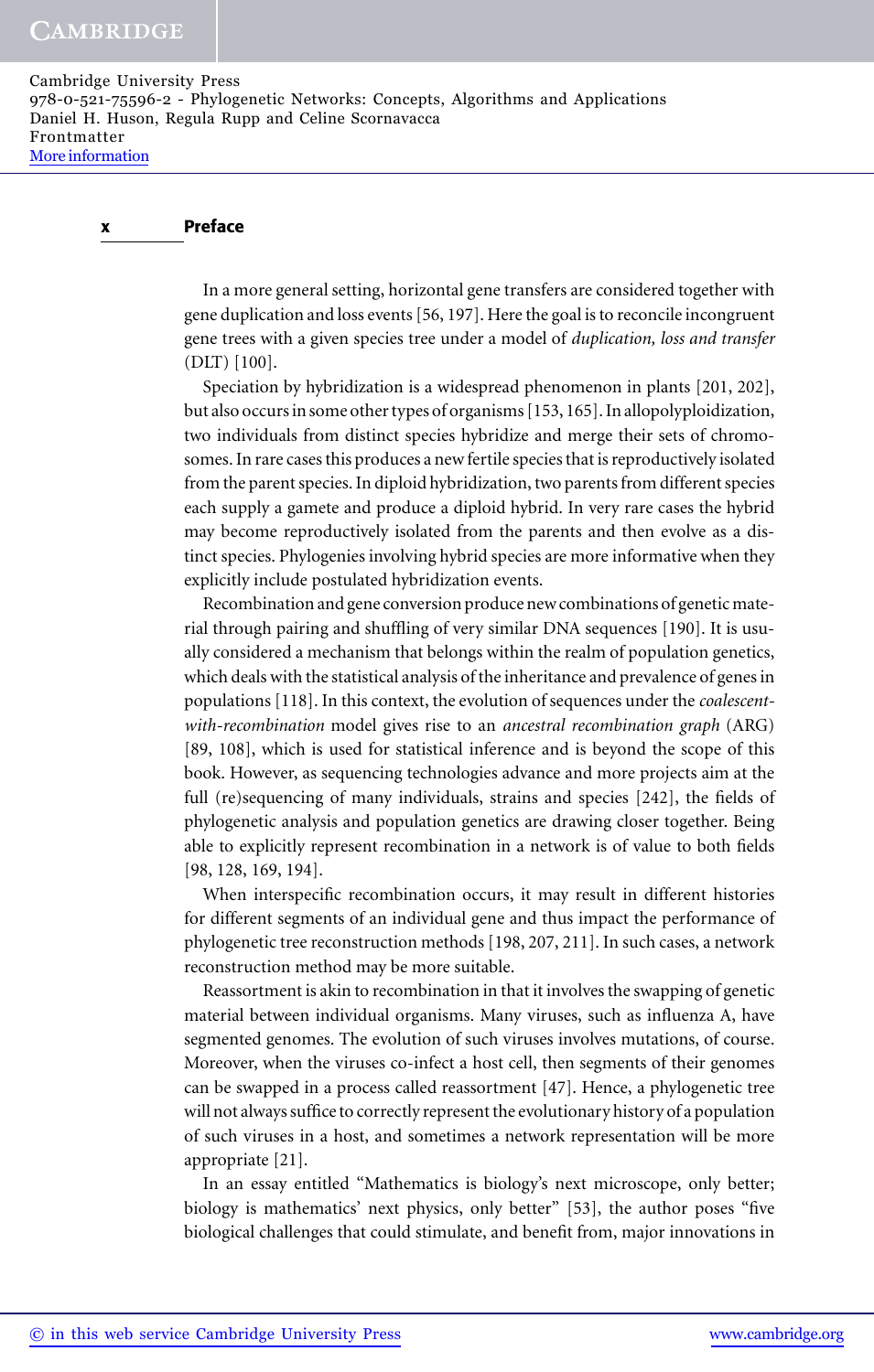#### xi Preface

mathematics." The third challenge is: "Replace the tree of life with a network or tapestry to represent lateral transfers of heritable features such as genes, genomes, and prions."

While there is a great need for practical and reliable computational methods for inferring rooted phylogenetic networks to *explicitly* describe evolutionary scenarios involving reticulate events, generally speaking, such methods do not yet exist, or have not yet matured enough to become standard tools.

In contrast, there exist a number of established computational methods for inferring *unrooted* phylogenetic networks, which are used to *abstractly* describe reticulate evolution by providing a visualization of incompatible evolutionary pathways. Among the most widely used are methods for computing split networks [9], median networks [11] quasi-median networks [10], and other types of haplotype networks [52]. Such methods are not only used in phylogenetic analysis, but also in phylogeography and population genetics, as well.

The phylogenetic analysis of molecular sequences using phylogenetic trees is an established field and there are a number of books that describe the different approaches in detail, such as [77, 163, 217]. Population genetics is a similarly mature discipline that has been treated in a number of books, including [102, 108]. Both phylogeny and population genetics remain very active areas of research that are developing further.

Although there has been a number of book chapters published on the subject of phylogenetic networks (for example [123, 181, 182, 184, 214]), to the best of our knowledge, this is the first book that is solely dedicated to the topic.

The overall aim of our book is to give an introduction to the field of phylogenetic networks. As bioinformaticans, we sit between the mathematicians who develop theories and concepts for modeling and calculating phylogenetic networks, and the biologists who are focused on understanding the evolution of the organisms that they are interested in, using the concepts, algorithms and tools that we help to provide for them. Hence, while the content of this book is complementary to *Phylogenetics* [217] by Semple and Steel and *Inferring Phylogenies* [77] by Felsenstein, we have aimed at making the exposition in our book less mathematical than the former, while being more formal and algorithmic than the latter.

The book has three parts. In Part I, Introduction, we first describe some basic concepts, mainly from elementary graph theory. We then give introductions to sequence alignment and to phylogenetic analysis using trees. Our hope is that this will make the book a self-contained introduction both to phylogenetic trees and networks, to a degree. In the last chapter of Part I we give an introduction to phylogenetic networks, providing a high-level overview of the area. The details are then given in the remaining two parts of the book.